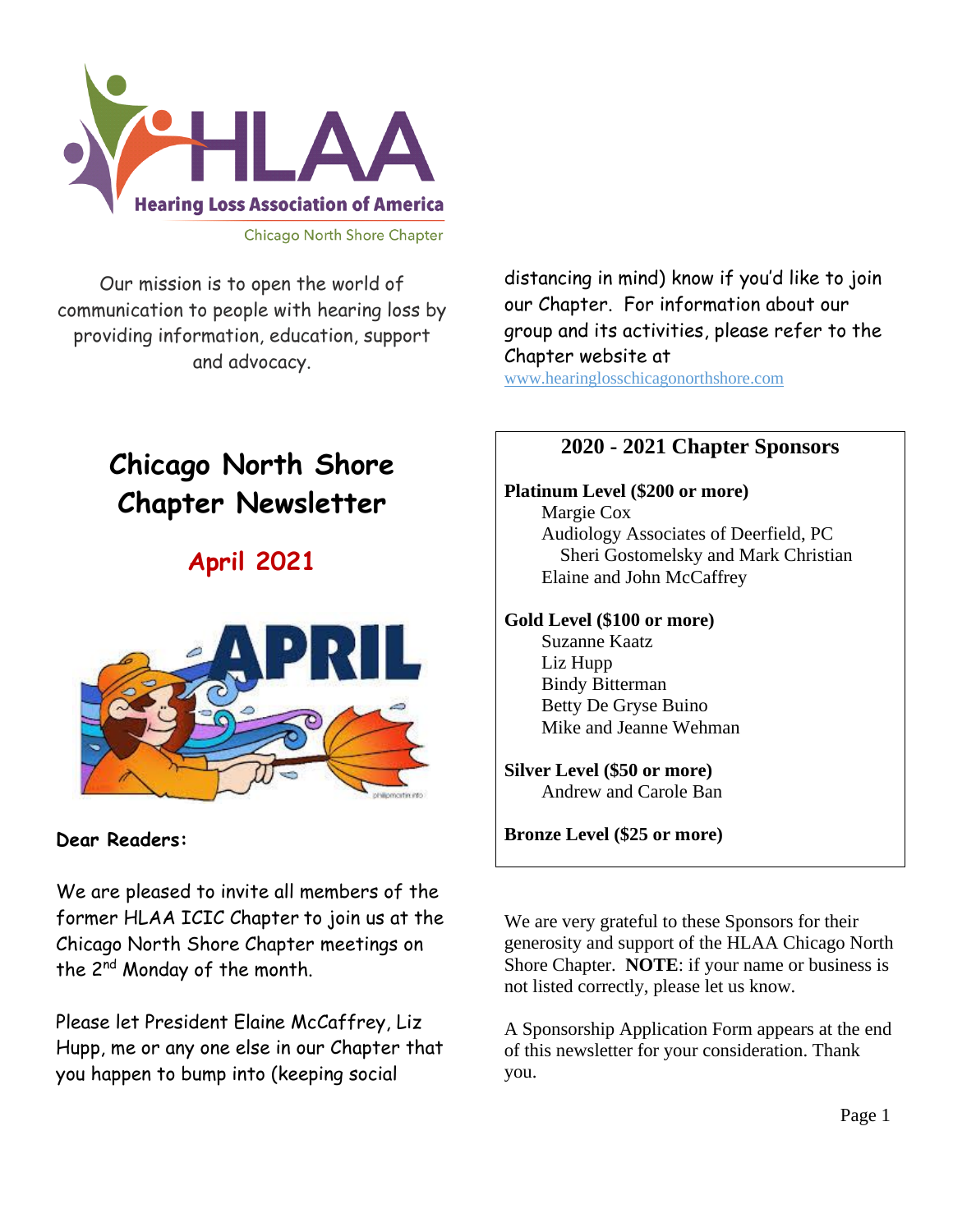

## Our Chapter will resume weekly support groups and monthly meetings following the North Shore Senior Center reopening of onsite activities. In the meantime, be sure to check out some of our on-line meetings:

## **Free Smart Phone Captions Monday, April 12, 2021 11a.m. - Noon**

Do you ever wish you could hear better on your smartphone? Matt Goncalves will discuss **InnoCaption**, the innovative, real-time captioning app for phones, using stenographers and automatic speech recognition (ASR**). InnoCaption** is free for anyone in the U.S. with hearing loss. This free program is presented by the Chicago North Shore Chapter of the Hearing Loss Association of America.

#### Register in advance for this meeting:

[https://us02web.zoom.us/meeting/register/tZIocOiqr](https://us02web.zoom.us/meeting/register/tZIocOiqrT0iHdc74zhkGb90WGehmQvDaRGZ) [T0iHdc74zhkGb90WGehmQvDaRGZ](https://us02web.zoom.us/meeting/register/tZIocOiqrT0iHdc74zhkGb90WGehmQvDaRGZ)

After registering, you will receive a confirmation email containing information about joining the meeting.

For more information, call Ana Pinshower at 847- 784-6079 or visit the Chapter website at HearingLossChicagoNorthShore.com.

## **Hearing Loss Support Group**

During the pandemic, the Hearing Loss Support Group, sponsored by the North Shore Senior Center, meets virtually every Monday from 11 am to noon. To join this group, please contact Ana Pinshower

at [apinshower@nssc.org](mailto:apinshower@nssc.org) or 847.784.6079.

## **March 8 Meeting**

#### **Thank you Liz Hupp for providing a recap of the previous Chapter meeting.**

At our chapter meeting on March 8, we heard about the grassroots beginnings of HLAA (then SHHH) from two people who participated in it.

Pat Clickener told of the early days in the basement of Rocky Stone's home, writing out letters by hand, then graduating to a single typewriter as the organization went from a handfuls of people to hundreds. No email, no internet; how to get the word out? An article in the *Wall Street Journal*, about Rocky's CIA career, had a tiny paragraph about him founding SHHH. That alone garnered 100 responses.

Another article in the *AARP "Modern Maturity*" magazine pulled in 2500 letters, from around the world. From that beginning came the conventions, the first of which was here in Chicago. Rocky was on the committee drafting the ADA, and made sure accommodations were not just sign language for the deaf, but also included services for people who were hard of hearing. His early advocacy efforts were crucial to the birth of the services we enjoy today, such as TTY (so important in the days before the internet), phones and hearing aids being compatible, and captioning. (The first convention was "captioned" by someone writing furiously on an overhead projector screen!)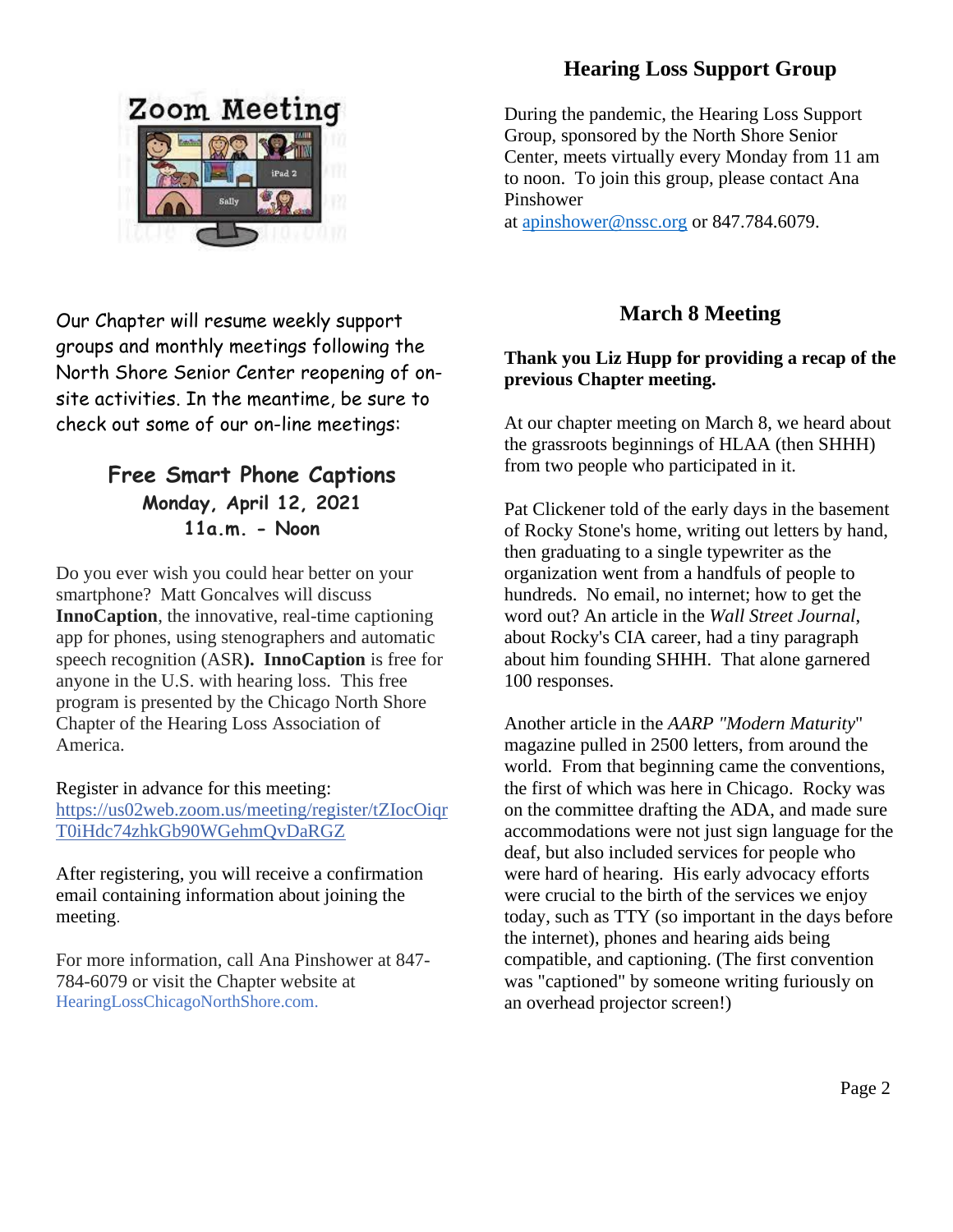Our other speaker, Dick Meyer, had a different perspective: Rocky Stone was his uncle. Dick watched Rocky's drive and passion from an early age, and saw how Rocky was so deeply respected by his peers at the CIA. Dick served in the national SHHH leadership early on; he told how Rocky gave the organization the energy and far-sightedness needed for it to grow almost exponentially.

We also heard from Carolyn Young, an audiologist who was involved with the Chicago North Shore Chapter from its beginnings, almost 40 years ago. Carolyn recruited me to be the next chapter president, passing me the baton, which I then passed to Elaine, our current chapter president. It filled my heart with such joy and amazement to hear this history. We can be proud to be part of HLAA. It is the largest organization in the US for people with hearing loss. We do not see most of the current work the leadership does on our behalf, but we definitely, definitely benefit.

#### **Need Assistance to Zoom?**

For those of you who have not yet Zoomed with us, please consider the benefits. We are able to have weekly conversations and exchange of ideas concerning face masks, strategies for remaining safe, things that make our lives easier, etc. We have the advantage of practicing speech reading as masks aren't worn. We've taught each other strategies for use of technology, such as Otter.ai and speech to text apps or using Bluetooth while Zooming. We enjoy each other's company and would like you to join us.

You can join most Zoom meetings a few minutes early to test out your Zoom features. Contact me for more information at [ElaineCMcCaffrey1@gmail.com](mailto:ElaineCMcCaffrey1@gmail.com)



## **That's Entertainment**

The Academy Awards, April 25

#### **"Sound of Metal"**

Nominated for best picture, best actor, best supporting actor, best original, screenplay, best sound and best editing.

- Where to see streaming on Amazon.
- What it's about "Sound of Metal" follows Ruben, a punk-rock drummer who begins to lose his hearing and, thus, his sense of self. Worried about Ruben's sobriety, his girlfriend urges him to enroll at a sober house for deaf people run by a Vietnam War veteran. The film's sound design is notable for its experimental quality, at times mimicking Ruben's hearing loss.

*The Washington Post*

## Hearing news reported in recent issues of *The Week* magazine:

#### **Mask Innovation**



A gaming company is starting production on a high-tech face mask that will let you pick up on human interactive cues. The CEO of …Razer, which makes gaming hardware frets that we'll be wearing mask "for a long time to come."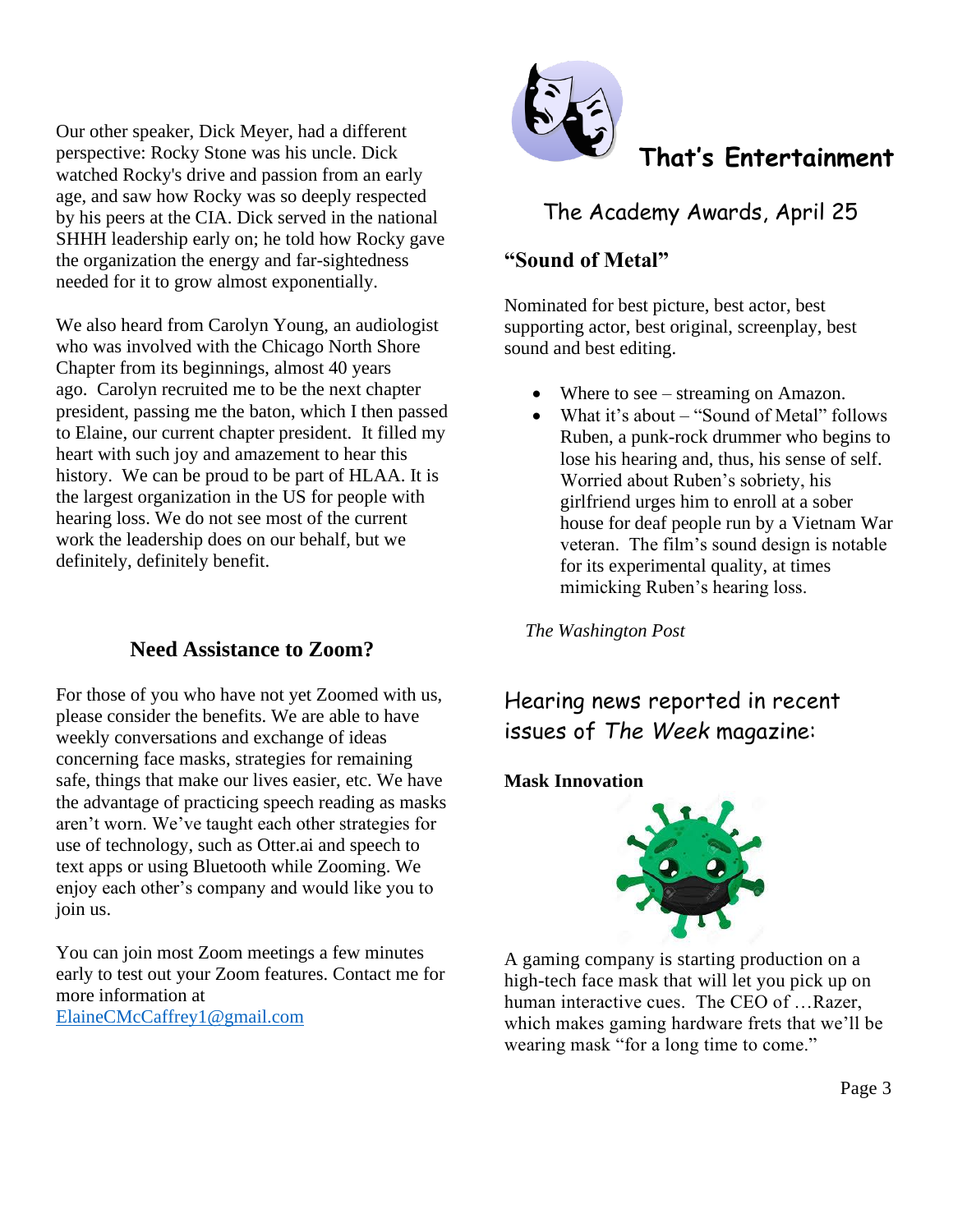The reusable N95 face ask has a transparent, waterproof, and scratch-resistant shell that allows for lipreading. Red-blue-green LED lights around the ventilators automatically shine light onto your mouth when it gets dark. The Project Hazel smart mask also acts as a voice amplifier, with microphones embedded inside so you don't sound muffled while speaking.

#### **Hearing loss after Covid-19**

Evidence is mounting that the coronavirus can lead to sudden and lasting hearing loss. So far, only one study from the U.K. has detailed the phenomenon. Researchers there surveyed 138 Covd-19 patients eight weeks after they were discharged from the hospital and found that 13 % had experienced hearing changes or tinnitus followed by a complete loss of hearing in one ear. Steroids have helped restore hearing in some patients but not in others. Other viruses, such as measles and mumps, are also known to affect hearing but it's unclear why coronavirus patients are suffering this problem One theory is that virus blood clots, which the virus can cause elsewhere in the body, might be forming in vessels inside the inner ear.



#### 4/15 Federal/State Taxes Due



Shop at *[smile.amazon.com/ch/27-3871624](https://smile.amazon.com/gp/f.html?C=1ISN78MKH9BO5&K=335GHMLLUNWPP&M=urn:rtn:msg:201711261709243e998692f70f4f958c3b0d8c4fc0p0na&R=2QXN90TCYDI2Y&T=C&U=http%3A%2F%2Fsmile.amazon.com%2Fch%2F27-3871624&H=TGCVNDHNIX5ZIRJTWBNLXG15NMOA)* and Amazon will donate to the Hearing Loss Association of America Chicago North Shore Chapter. **This has been a painless way to benefit our Chapter. Over \$300 has been raised since the program's inception!**

**We are pleased to resume the regular musings of contributing columnist, Floridian Linda Bilodeau.**

#### MEANDERING THROUGH THE HEARING WORLD

#### **Staying In Touch With Hearing Loss**

Like many people, I was devastated when the shelter in place orders began last March. Suddenly, I was cut off from friends and social groups. Gone were the volunteer meetings that I normally attended. My husband and I cancelled trips. Our social life was in a shambles, no lunches with friends, no dinner parties at our home. There was no going out to concerts or plays or sporting events. The life that we knew had fallen apart.

My husband and I scratched our heads, trying to find ways to knit our social lives back into some semblance of normal. Phone calls, emails, and letter writing worked, but did not take the place of sitting with our dear friends enjoying a sunset cocktail hour or dinner on the terrace of our favorite restaurants. We felt isolated and cut off from the world.

A few weeks into the lockdowns, an invitation to attend a Go-To-Meeting session from a committee that I volunteer on landed in my in-box. I was excited by the prospect, but concerned that I wouldn't hear as well as I usually did when attending in-person meetings. I wasn't sure if I should accept. I went online and read about how Go-To-Meeting works and then realized that meeting online might work for me.

I connected to the meeting via my iPad. My hearing aids are the Made-For-iPhone type and paired to my pad, which allowed me to hear participants. Participating in this Go-To-Meeting gave me the opportunity to see faces, and since I lip read, having a visual filled in the hearing gaps of what I didn't naturally hear. In many ways, I found the virtual meeting to be a better hearing environment than an in-person meeting because I had technology working in my favor. Page 4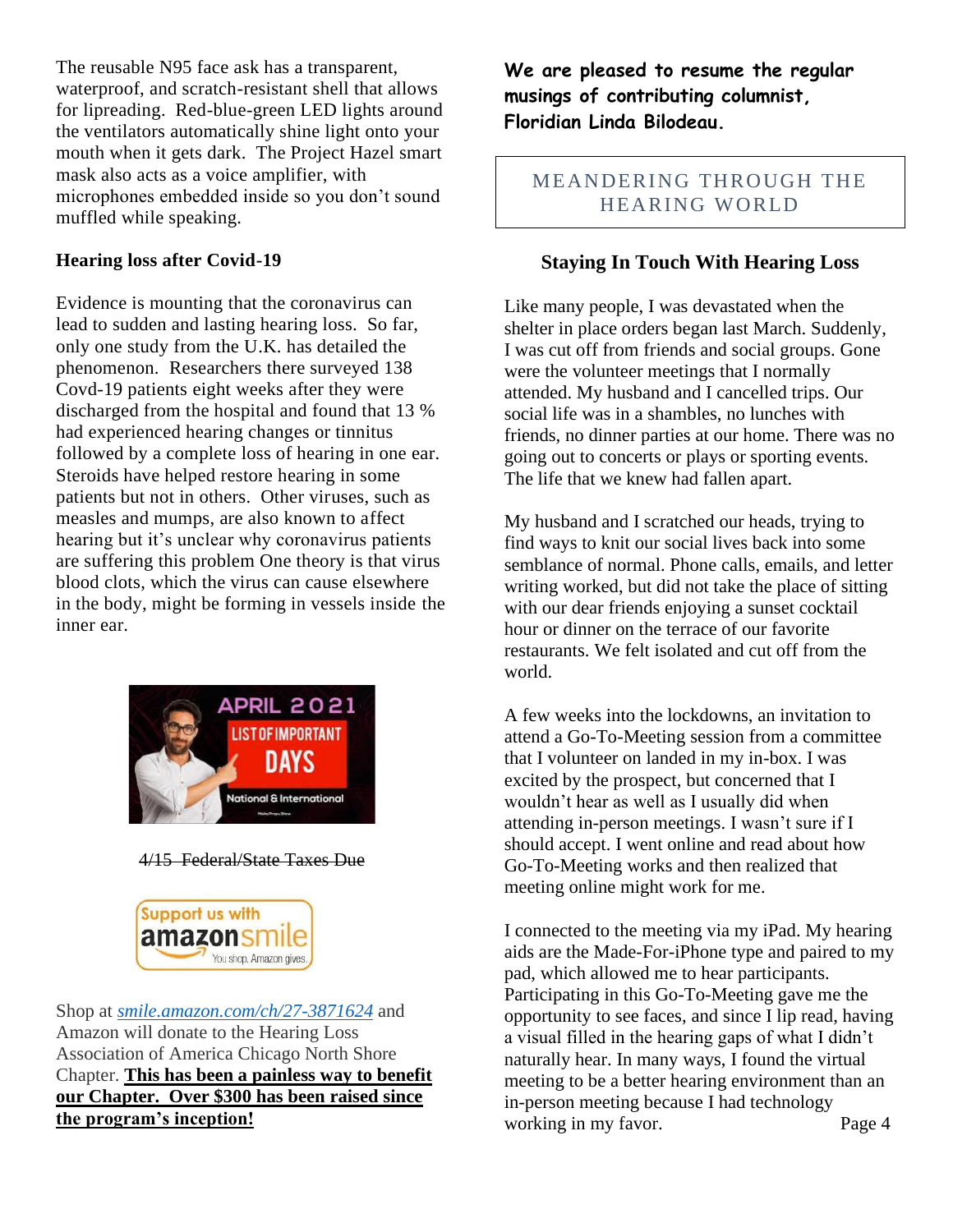Soon Zoom and Webinar invitations came pouring into my inbox from many of my social groups. Both Zoom and Webinar are similar to Go-To Meeting. My husband was receiving similar invitations from his business and social groups. We began to see that our lives need not be cloistered.

Both Zoom and Go-To-Meeting have free versions with limited features that can be used for small group meetings of no more than 40 minutes in duration. You can purchase upgraded versions of these two options, which include more meeting time, multiple features, and security options. Zoom offers several purchase categories beginning at \$149.99 per year on up. Go-To-Meeting options begin at \$12.00 per month, depending on the features that you need.

My husband and I use FaceTime to communicate with our daughter and her husband. We live in Florida and they live in Las Vegas so we try for a weekly Sunday evening session to chat with them. We also use FaceTime to keep in touch with our friends by scheduling virtual happy hours. At a predetermined time, we go online and toast each other's health and then catch up. Skype is another online way to keep in touch with loved ones. It has features similar to FaceTime. If you have a Google account, Google Meet also offers various meeting options.

While virtually out and about, I found most of my friends and family had become adventurous by hosting dinners, book clubs, and sewing clubs online. Some of my friends use online meetups to show off new clothes, a new hair style, or a room renovation. In a recent online session with my

niece, I watched my one-year-old grand nephew take his first steps.

If you are a traveler and long to visit a foreign destination, you might want to check out the websites of Taj Mahal, Versailles Palace, The Great Wall of China, The Louvre, The Vatican Museum, and the Acropolis. All offer free tours online. If you want to take advantage of tours in the United States, look over the websites of The White House, Yosemite, The US Capitol, and the National Baseball Hall of Fame, all have free options.

Virtual opportunities for staying in touch with family and friends are endless. There is no need to feel isolated while awaiting vaccination. Get online and hook up with friends and family, look up your favorite travel destination or houses of worship and participate with those groups with whom you usually meander through the hearing world.



#### Editor's Note:

We frequently publish website links. If you have a problem with a link, please let us know and we will attempt to provide a printed copy of the reference. Mike Wehman *[wehmans@comcast.net](mailto:wehmans@comcast.net)* **Liz Hupp** *Liz@Hupp.com*